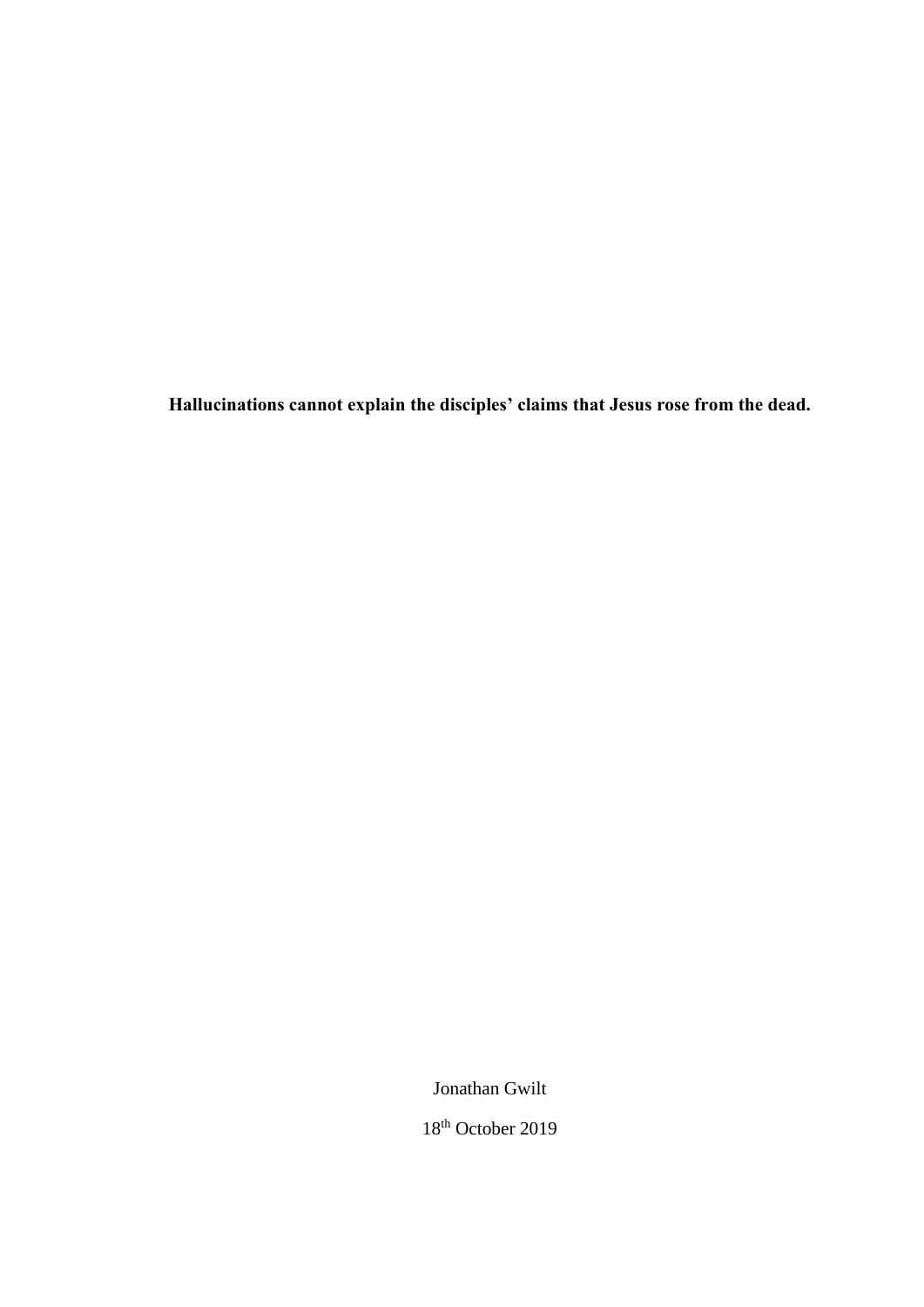### **Introduction**

The apostle Paul taught that the Christian faith stands or falls on whether the supernatural phenomenon of Christ's resurrection from the dead occurred: "if Christ is not risen, your faith is futile."<sup>1</sup> Since early Christian creeds state that Christ "rose again the third day according to the Scriptures"<sup>2</sup>, it is evident that the first Christians believed in the reality of Jesus' bodily resurrection. Skeptics have attempted to undermine the historicity of Christ's physical resurrection by promoting several naturalistic explanations in order to weaken Christianity's central supernatural truth claim. One is that the disciples' based their testimonies on hallucinations and not real physical encounters. Richard Carrier states, "I believe the best explanation, consistent with both scientific findings and the surviving evidence ... is that the first Christians experienced hallucinations of the risen Christ."<sup>3</sup> If these claims are true then they would undermine Christianity and all hope of life after death. However, the skeptics' claims are ill-founded. In this paper, I will argue that hallucinations cannot explain the disciples' testimonies of having seen Jesus alive again after his crucifixion.

# **Hallucinations are subjective experiences that cannot be shared**

By definition, hallucinations cannot explain a real event as they "are where someone sees, hears, smells, tastes or feels things that don't exist outside their mind."<sup>4</sup> It follows that groups of people cannot share such personal experiences. Clinical psychologist Gary Collins concludes that it is not "possible that one person could somehow induce a hallucination in somebody else" and that "since a hallucination exists only in this subjective, personal sense,

 $1$  1 Corinthians 15:17.

<sup>2</sup> 1 Corinthians 15:4.

<sup>&</sup>lt;sup>3</sup> Richard C. Carrier, "The Spiritual Body of Christ" in Robert M. Price and Jeffery Jay Lowder, "The Empty Tomb: Jesus Beyond the Grave" (Amherst, NY: Prometheus, 2005), 184 as quoted in Clay Jones, "Prepared Defense: Fast Answers to Tough Questions", v. 2.2, 2014.

<sup>4</sup> National Health Service of the United Kingdom, "Hallucinations and Hearing Voices", NHS UK, accessed 1 October 2019[, https://www.nhs.uk/conditions/hallucinations.](https://www.nhs.uk/conditions/hallucinations/)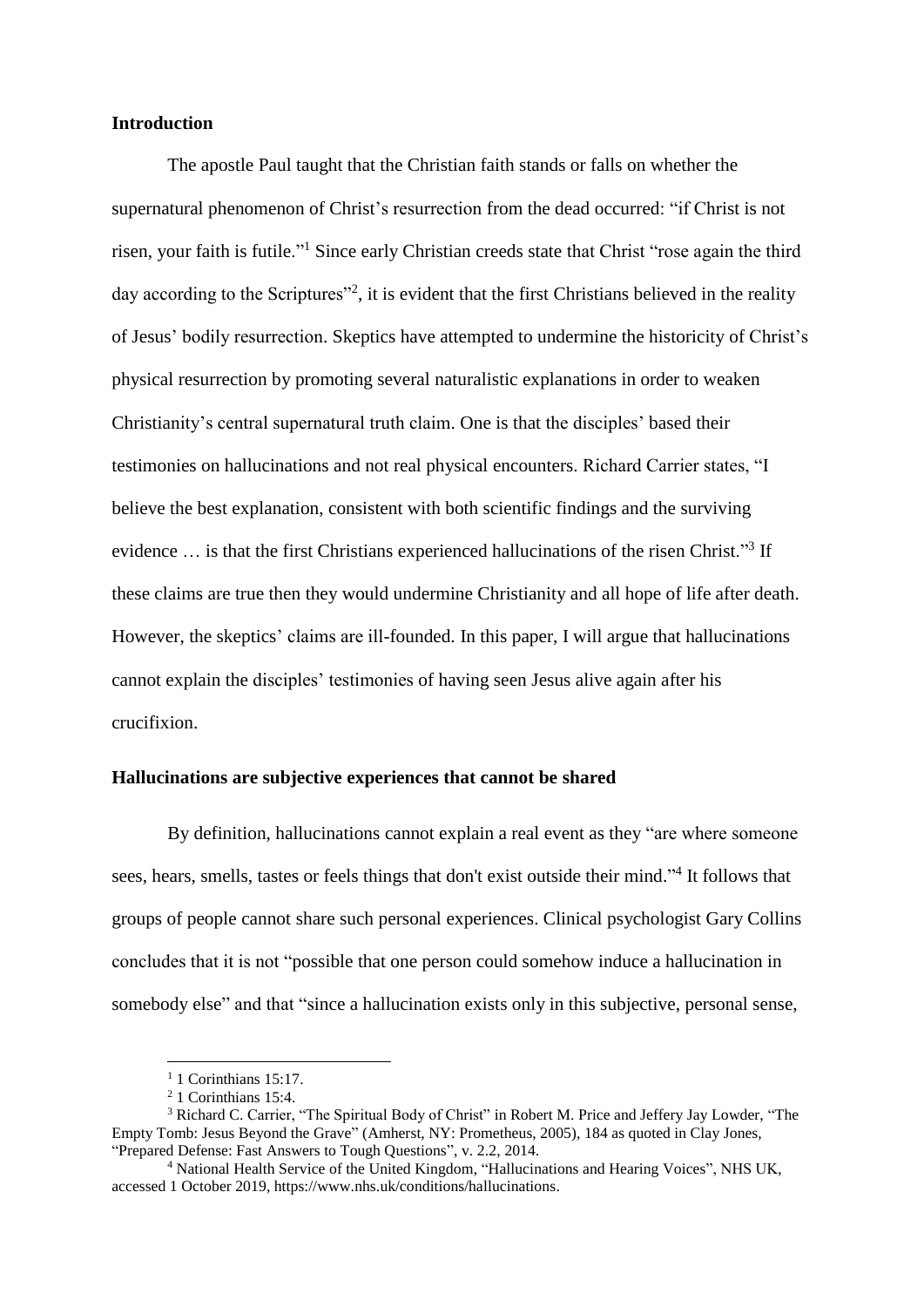it is obvious that others cannot witness it."<sup>5</sup> Given these attributes, if hallucinations were all that were involved in the post-resurrection sightings of Christ, the disciples could not have collectively shared in the same inner psychological experiences.

Conversely, skeptic Keith Parsons argues that people in groups can get carried away into collective delusionary experiences, citing a work published in 1852.<sup>6</sup> He uses "The Angels of Mons" and the "Salem witch trials" as examples to illustrate that "people in crowds are often more susceptible to visual or auditory delusions than they are individually."<sup>7</sup> In the former event, angelic warriors allegedly aided British soldiers retreating from the battle of Mons in 1914. In the latter, women in Salem, Massachusetts, were accused and convicted of witchcraft by a group of young girls who claimed to be demon-possessed. Parsons claims that "mass hallucinations are extremely well documented phenomena … and may be directly witnessed as they occur"<sup>8</sup> thereby implying that such imaginings can spread by contagion resulting in collective group-think or mass hysteria that could account for the resurrection experiences.

However, Parsons only cites three conjectural examples and does not reference supporting scientific work. Moreover, there is evidence that other factors may have been involved. Aside from the possibility that "The Angels of Mons" could have been real angelic visitations, the story could have been invented to boost morale and was inspired by competing legends ranging from Joan of Arc to 'The Bowmen' of Arthur Machen. There is evidence that the "Salem witch trials" were motivated by personal jealousy and rivalry. Parsons fails to demonstrate the equivalence of these examples and their subsequent impact

<sup>5</sup> Gary Collins, quoted in "What is Hallucination Theory?", Gotquestions.org, [https://www.gotquestions.org/hallucination-theory.html.](https://www.gotquestions.org/hallucination-theory.html)

<sup>6</sup> Charles Mackey. *Memoirs of Extraordinary Popular Delusions and the Madness of Crowds* (London, Office of the National Illustrated Library, 1852).

<sup>7</sup> Keith Parsons, "Why I am not a Christian", Internet Infidels, accessed 17 September 2019, [https://infidels.org/library/modern/keith\\_parsons/whynotchristian.html#hallucination.](https://infidels.org/library/modern/keith_parsons/whynotchristian.html#hallucination)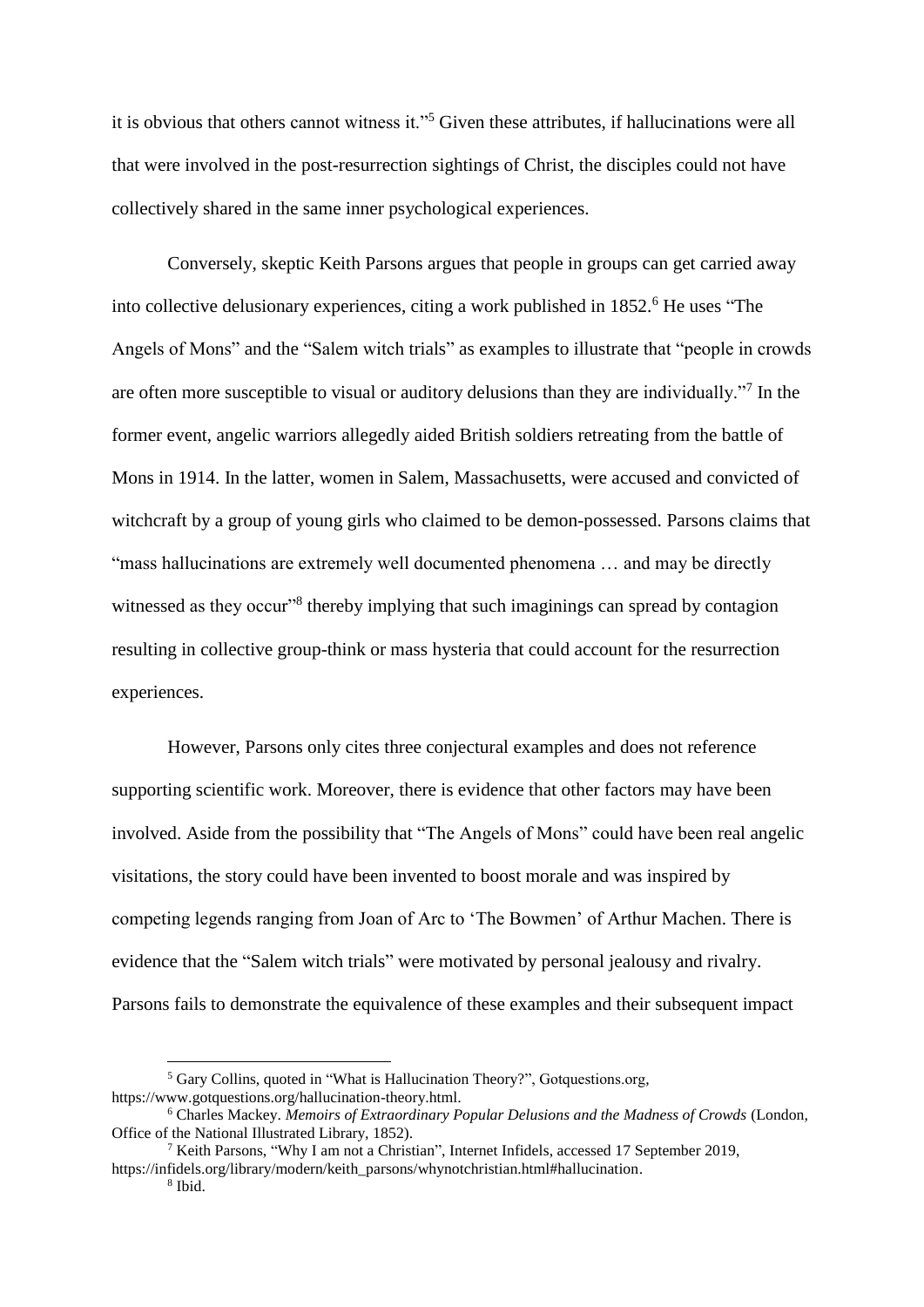to the magnitude of the resurrection and what followed. Moreover, the post-resurrection events have strong prior historical reference points in prophecy and the life and teachings of Christ that they fulfilled. Whilst the disciples had not understood Jesus' teaching on the matter, his resurrection was something that they "*could* have and *should* have known … was coming"<sup>9</sup> in contrast to these more recent, isolated, unanticipated appearances which have no such foundations.

Leaving aside the possibility that the resurrection claims were the result of a sophisticated conspiracy, for the skeptics' claim to be true, the various witnesses would have had to share almost identical inner mental experiences. Otherwise, their accounts would have differed or later diverged. However, there is no evidence that this occurred. It is worth remembering that the disciples had thought that they had experienced a ghostly sighting of Christ before, as recorded in Mark 6:49. They would not have made the same mistake but would have made certain that it really was Jesus in the flesh, as Thomas insisted $10$ .

## **Multiple varied eyewitness accounts**

Whilst hallucinations are individual subjective experiences, Christianity is not based on an isolated resurrection appearance around which early Christians rallied. Many witnesses were involved over a sustained period. The witnesses were variously: "weeping …afraid and astonished …full of remorse … and … incredulity ... distracted by the events of the week."<sup>11</sup> The number and diversity of the people involved bolsters the veracity of their accounts and provides "an insurmountable barrier for hallucinations. The odds that each person would be precisely in the proper and same frame of mind to experience a hallucination, even

<sup>9</sup> Henry M. Morris, "Prophecies of the Resurrection", icr.org, accessed 1 October 2019, [https://www.icr.org/article/prophecies-resurrection/.](https://www.icr.org/article/prophecies-resurrection/)

 $10$  John  $20:24-29$ .

<sup>11</sup> John Stott. *Basic Christianity* (Grand Rapids, MI: Eerdmans, 1971) 57.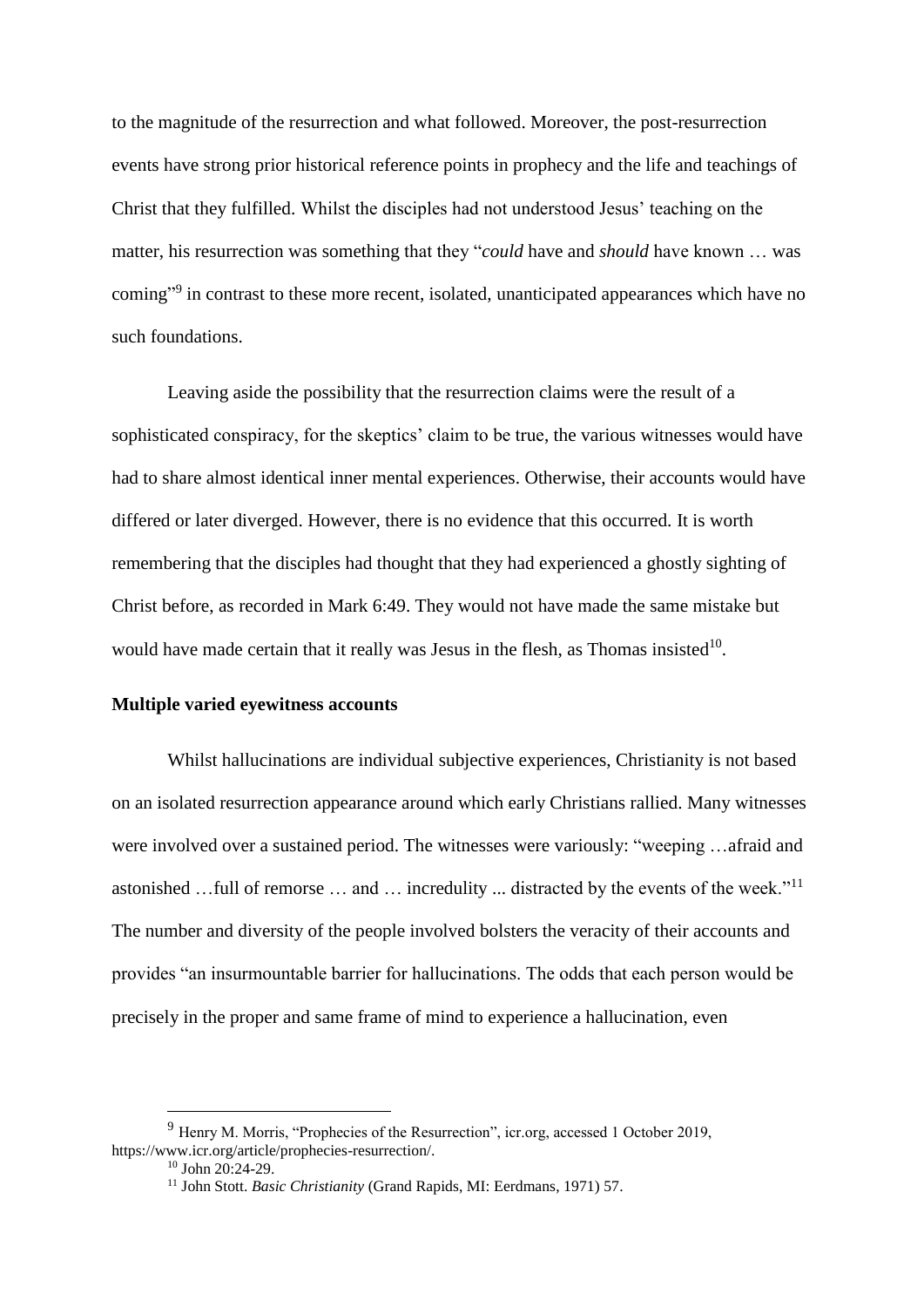individually, decrease exponentially."<sup>12</sup> The consistency of recorded experiences points to some common set of real events to which they all related in unison despite their geographical separation. We know this from creeds which are later included in the New Testament that Habermas says "pre date Paul and extend back to the earliest church, which completely complement Jesus' own self claims." <sup>13</sup> All of this casts doubt on the claim that this was the result of disparate multiple hallucinations.

Skeptic Chris Hallquist argues that these multiple encounters are comparable to people claiming to being "abducted by space aliens."<sup>14</sup> The basis of Hallquist's claim is that "hallucinations, false memories, and so on seem to be an important source of religious and paranormal beliefs."<sup>15</sup> However, just because some religions may be the result of ill-founded beliefs and that the same *might* be true of the resurrection does not make this claim probable. Habermas concludes that in trying to equate the two there "is clearly an over-reliance on a hypothesis apart from the data" making it "a theory not anchored in reality."<sup>16</sup>

Moreover, evidence suggests that science-fiction literature and media create expectations and shape alleged alien abduction experiences. In contrast to this, many people did not accept that Jesus was the Messiah; much less that he would soon die and rise again. Moreover, the brutality and finality of the public execution of Christ that the disciples witnessed extinguished any hope that they would ever see him alive again despite his teachings. The notion that Christ would rise physically "was out of their paradigm."<sup>17</sup>

<sup>&</sup>lt;sup>12</sup> Gary Habermas. *Explaining Away Jesus' Resurrection: Hallucination The Recent Revival of Theories* (Charlotte, NC: Christian Research Institute, 2001), 5.

<sup>13</sup> Gary Habermas, "The Historical Jesus: Ancient Evidence for the Life of Christ", (College Press Publishing Company, 1996), chapter 4, http://www.garyhabermas.com/books/historicaljesus/historicaljesus.htm. <sup>14</sup> Chris Hallquist, "Jesus' resurrection: was Paul hallucinating?", Patheos.com, as referred to in Lisa

Quintana, "Jesus Resurrection was NOT a Mass Hallucination," ThinkDivinely.com, accessed 17 September 2019, [https://thinkdivinely.com/jesus-resurrection-was-not-a-mass-hallucination.](https://thinkdivinely.com/jesus-resurrection-was-not-a-mass-hallucination)

 $15$  Ibid.

<sup>16</sup> Habermas, *Explaining Away Jesus' Resurrection,* 4.

<sup>&</sup>lt;sup>17</sup> Lisa Quintana, "Jesus Resurrection was NOT a Mass Hallucination," ThinkDivinely.com, accessed 16 September 2019, [https://thinkdivinely.com/jesus-resurrection-was-not-a-mass-hallucination.](https://thinkdivinely.com/jesus-resurrection-was-not-a-mass-hallucination)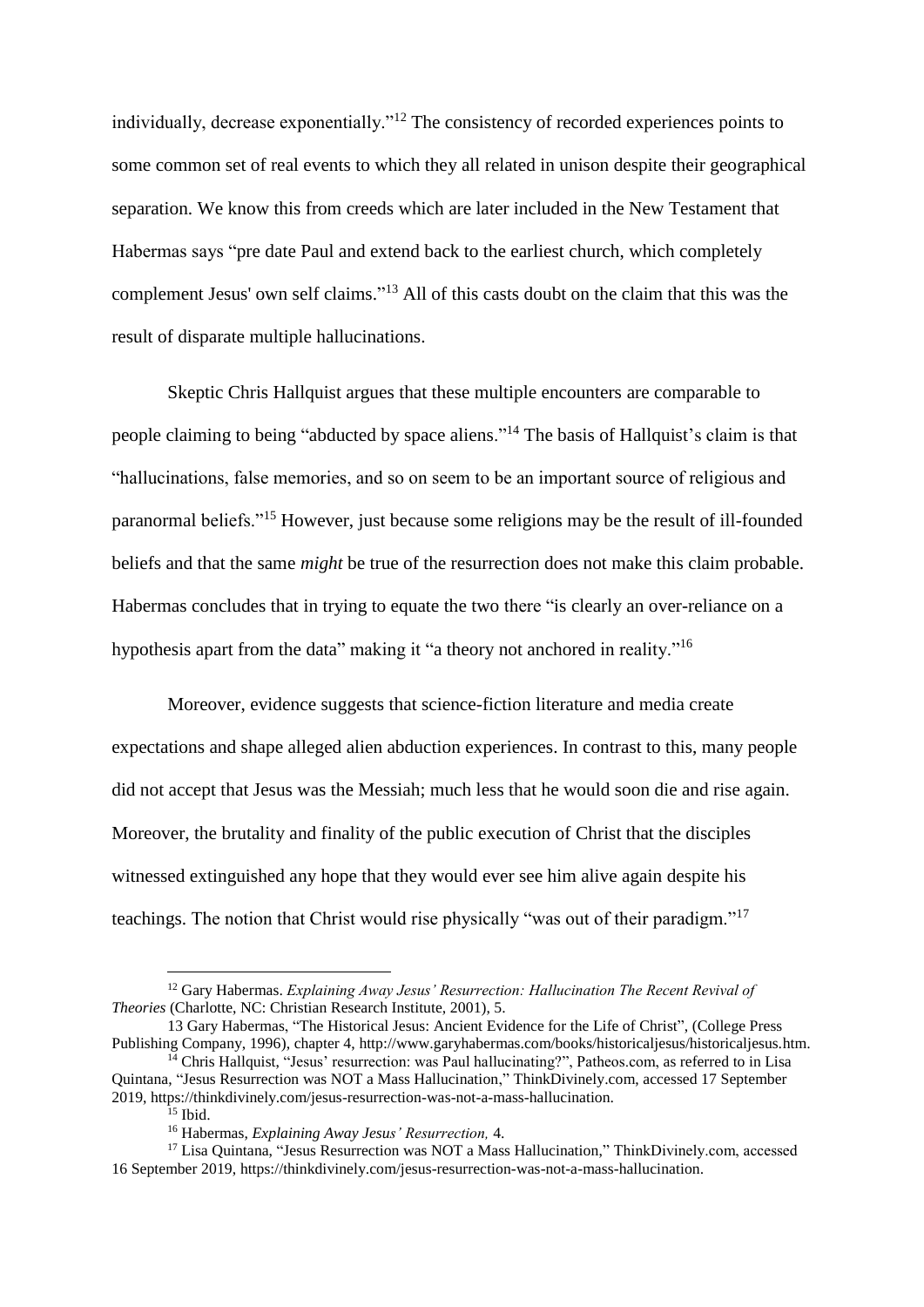Furthermore, hallucinations tend to occur within a short time period and people usually recover from them<sup>18</sup>. The sightings of Jesus after his death spanned a period of forty days and were so real that they endured in the minds of the witnesses. Since hallucinations are rare events, by using the mass hallucinations hypothesis to account for and discredit the resurrection, skeptics are left with the challenge of explaining why so many of these suddenly took place and then stopped within six weeks if a real resurrection was not involved. If hallucinations formed the basis of the disciples' faith then a tension would have emerged that is missing from the New Testament. On the one hand, it would have been in their interests to prolong these hallucinations in order to gain momentum and draw new people in to their beliefs, particularly in the very hostile society they lived in. On the other hand, it would have become increasingly difficult to hold the movement together as different personal experiences would have diverged giving rise to factions. Instead, the New Testament reveals great unity among believers.

#### **Hallucinations would have been simple to disprove**

If the resurrection was a hoax, the disciples took a great risk in how they declared it to their local culture as it would have been simple to disprove. Jewish leaders who had engineered Christ's execution could have accused the disciples of having stolen the body, or located the body and brought it to public attention, or rounded-up all of the so-called witnesses and cross-examined them under pressure until they confessed to lying. Alternatively, they could have either discredited the notion of an empty tomb or removed all evidence of its existence. However, these possibilities have to be measured against the known facts. Quintana writes, "The fact that history remains silent on this speaks volumes"<sup>19</sup> and legal scholar John W. Montgomery states, "It passes the bounds of credibility that the early

<sup>18</sup> Habermas, *Explaining Away Jesus' Resurrection,* 5.

<sup>19</sup> Quintana, "Jesus Resurrection was NOT a Mass Hallucination".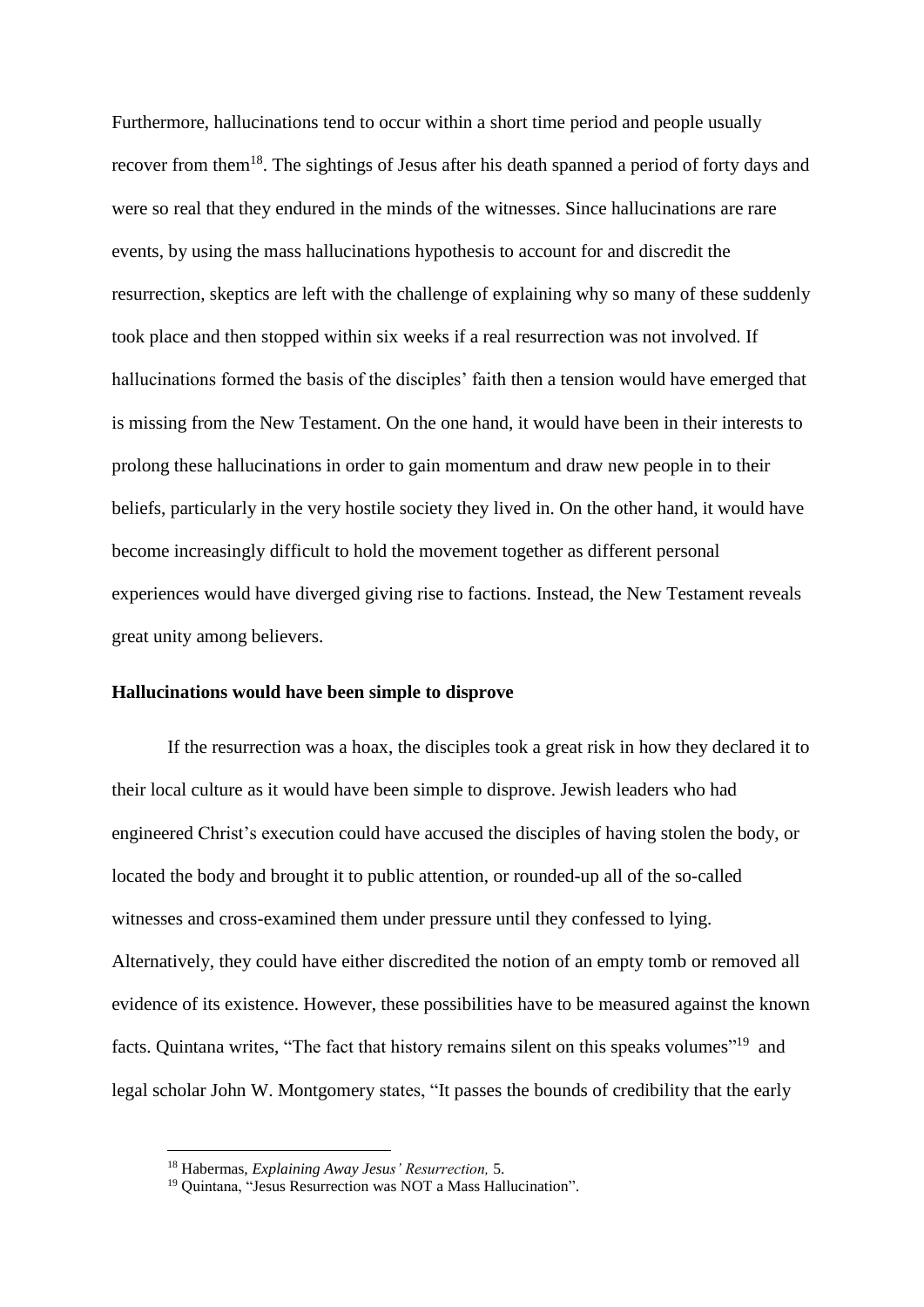Christians could have manufactured such a tale and then preached it among those who might easily have refuted it simply by producing the body of Jesus."<sup>20</sup> Moreover, the disciples would not have used the word "resurrected" if they were not certain because, even if the body could not have been produced immediately, Jewish culture would have allowed opponents to produce an ossuary with Christ's bones within a year in order to quash the speculation.<sup>21</sup>

Skeptic Keith Parsons counter-argues that there were at least two reasons preventing the Jews from producing Christ's body to quash the disciples' claims. Firstly, as a criminal, Jesus' body would probably have been buried in a mass grave comprising a lime pit designed to make the corpses rot quickly and "cut the stench."<sup>22</sup> Secondly, there was such turmoil surrounding the crucifixion that they would not have known where the Romans had taken Christ's body. However, Christ's crucifixion was no ordinary execution so the location of the body would have been a matter of great interest. Only a few days earlier Christ had entered Jerusalem as a triumphant hero<sup>23</sup>. Moreover, Joseph of Arimathea was a well-known official who could have been challenged publically if he had conspired to divert the corpse, even for a short period. Scripture records that the claims were made very soon after Christ's death and not many months afterwards, as some skeptics claim. Therefore, even if it was buried elsewhere, it would have been possible to dig up the body before it decomposed. It would certainly be impossible to prove that delay and rapid decay prevented the evidence being produced so the claim, at best, remains conjecture. Josh McDowell and Sean McDowell

<sup>20</sup> John Warwick Montgomery. *History and Christianity*, (Downers Grove, IL, InterVaristy Press, 1971) as quoted in Lisa Quintana, "Jesus Resurrection was NOT a Mass Hallucination", ThinkDivinely.com.

<sup>21</sup> N.T.Wright. *Surprised by Hope: Rethinking Heaven, the Resurrection and the Mission of the Church,* (New York City, NY: Harper Collins, 2008) as referred to in Lisa Quintana. "Jesus Resurrection was NOT a Mass Hallucination", ThinkDivinely.com.

<sup>22</sup> Marianne Sawicki. *Seeing the Lord: Resurrection and Early Church Practices*, (Minneapolis: Fortress Press, 1960), 180, 257 as quoted in John D. Crossan et al. *The Jesus Controversy: Perspectives in Conflict*, (Harrisburg, PA: Trinity Press International, 1999), 18.

 $23$  Luke 19:37-38.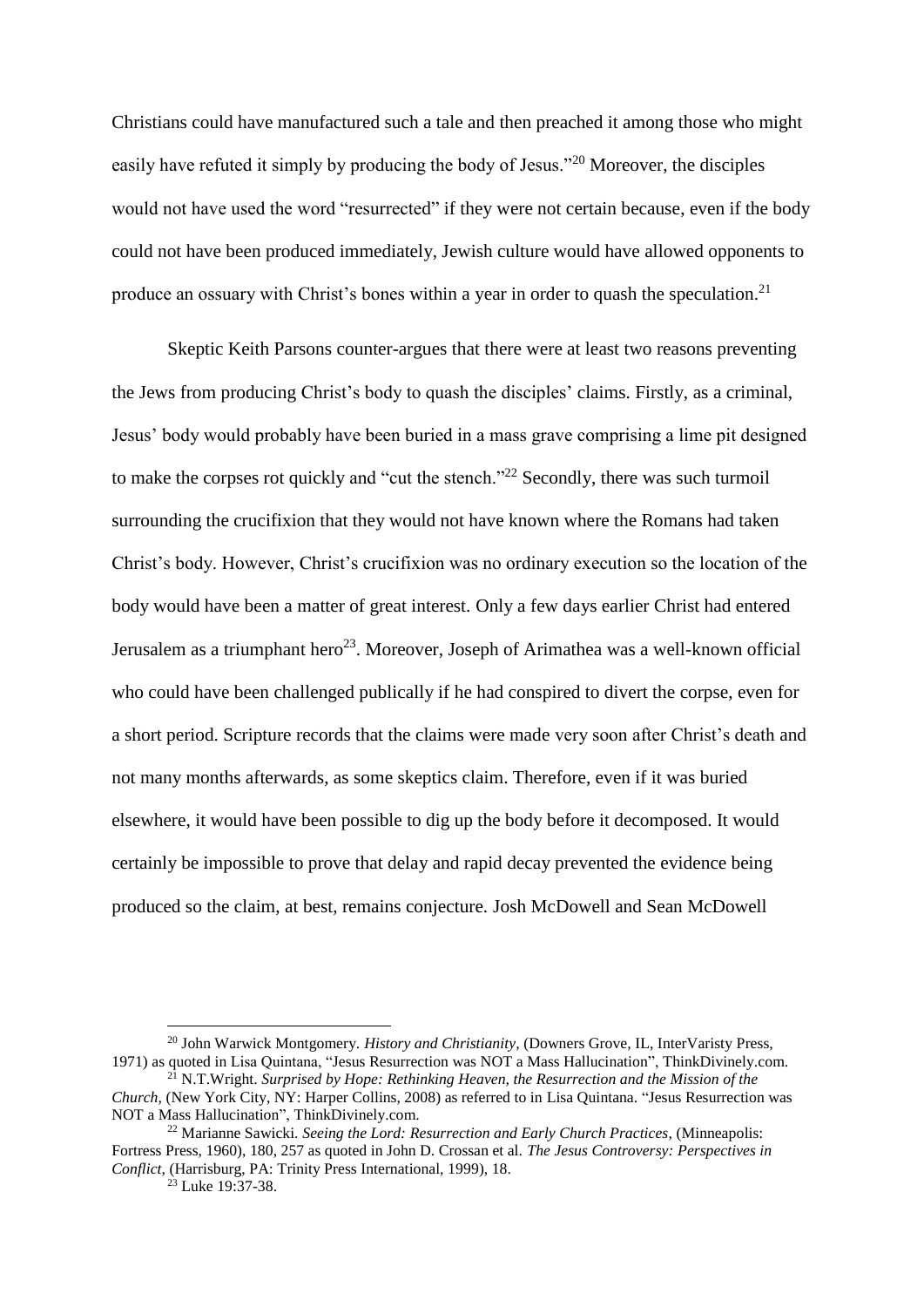conclude that, "the high priests must have investigated and found the body to be missing and knew that claiming the disciples had hallucinated would not have fit the facts."<sup>24</sup>

Parsons also likens the resurrection to sightings of "real ET's" and UFO's claiming that "just about everything … said about the 'appearances' of Jesus could be said about 'close encounters' with ET's."<sup>25</sup> He seeks to justify the comparison with the disciples' resurrection accounts by saying that most "contactees" of UFO's were once skeptics and are "usually simple, honest, moral (and sane) persons who have nothing to gain by reporting these phenomena."<sup>26</sup> The inference here is that resurrection appearances were nothing abnormal and therefore people would not have bothered trying to refute their claims. However, Parsons' analysis lacks sufficient comparison since it fails to equate speculative modern-day individual alleged experiences, which have resulted in very little societal impact, with wellattested accounts from people who changed the known world.

## **The disciples' lives were transformed**

Early Christians were united in their faith, shared their possessions, gave to the poor, were prepared to die for their beliefs and were highly effective in converting others; such was the transformative impact of the resurrection on their lives. Their actions were consistent with having genuinely seen Jesus alive again indicating that they rationally held their resurrection beliefs. In contrast, people can help those who experience hallucinations to understand and "often disavow the experiences when others present have not seen the same thing." $27$ 

<sup>&</sup>lt;sup>24</sup> Josh McDowell and Sean McDowell, *Evidence that Demands a Verdict: Life-Changing Truth for a Sceptical World*. (Milton Keynes, UK: Authentic Media Ltd, 2017), 292.

<sup>25</sup> Parsons, "Why I am not a Christian.*"*

<sup>26</sup> Ibid.

<sup>27</sup> Habermas. *Explaining Away Jesus' Resurrection,* 5.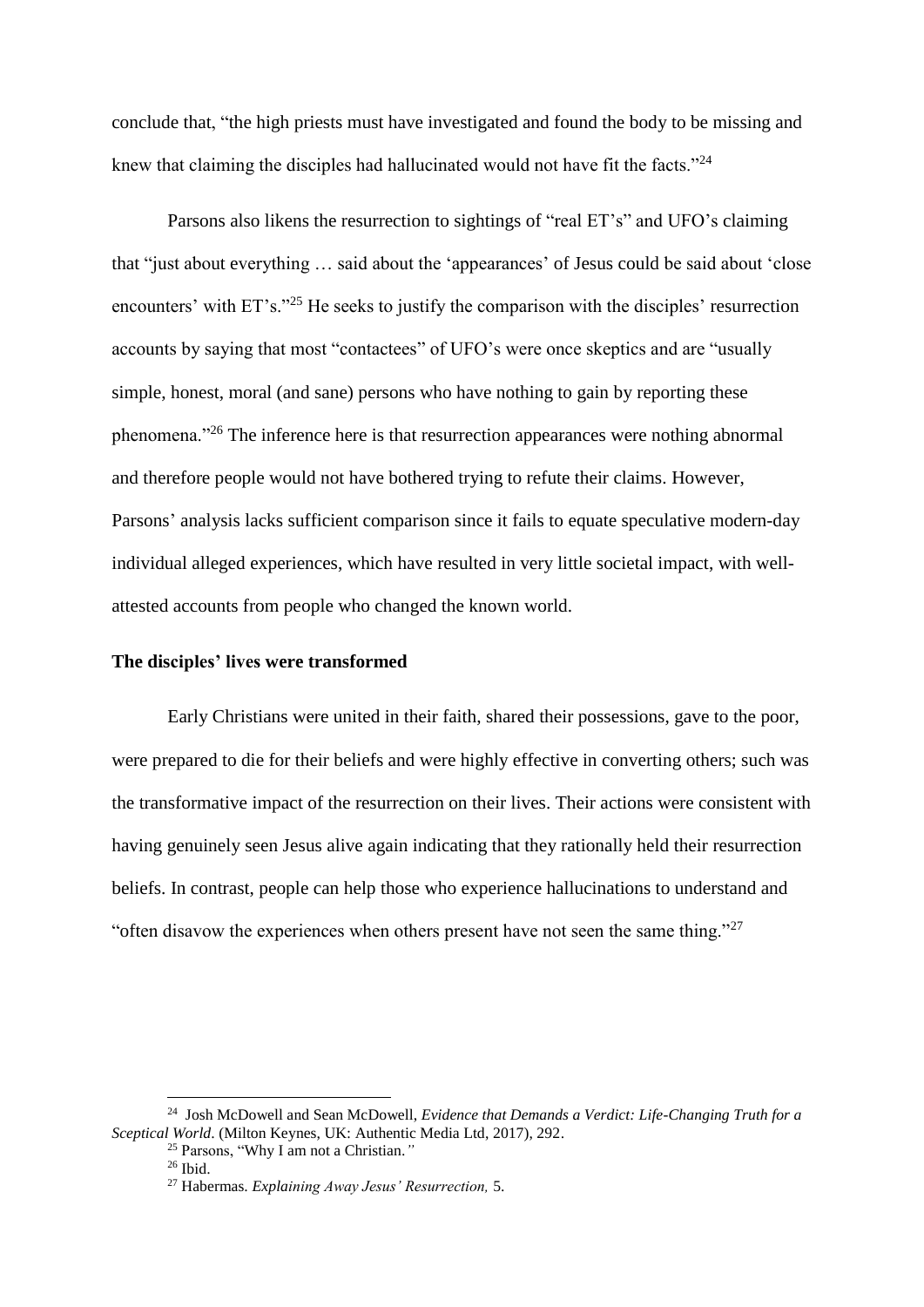However, there is no historical evidence of such disavowal amongst the disciples, despite records of alienation, torture, imprisonment and execution<sup>28</sup>.

Skeptic Jack Kent argues that Paul and James merely experienced some form of "conversion disorder" resulting from intense feelings of guilt and doubt arising from their previous attitudes and actions.<sup>29</sup> However, they do not fit the profile of those susceptible to such a disorder that is much more common among women and people of low IQ and socioeconomic status.<sup>30</sup> Moreover, there is no indication that they experienced such emotions either before or after their experiences, thus making them "extremely poor candidates for this disorder."<sup>31</sup> If their conversions were a mental disorder skeptics would have to demonstrate why Paul went against his prestigious education and traditions and why James relinquished years of scepticism leading and dying for the Jerusalem church. Moreover, the other disciples were not in the right mindset to make them susceptible to hallucinations, which is typically one of euphoria or aroused expectations. Instead, their hopes were shattered.

Some skeptics argue that the early Christians did not undergo genuine transformation resulting from the resurrection but deliberately chose to die in a suicidal bid to earn eternal rewards<sup>32</sup>, even comparing them to Kamikaze pilots or Nazi fanatics. However, whilst people may be willing to die for a falsehood that they believe to be true, "they do not … die for what they know is a lie."<sup>33</sup> Moreover, terrorists usually train from a young age in a culture steeped in self-sacrifice whereas the early believers were working adults, integrated with

<u>.</u>

<sup>28</sup> Pliny the Younger. *Epistles 10.96*, as quoted in Peter J Williams. *Can we trust the Gospels*? (Wheaton, Illinois: Crossway, 2018), 24-25.

<sup>29</sup> Jack Kent. *The Psychological Origins of the Resurrection Myth*, (London: Open Gate, 1999) as quoted in Habermas. *Explaining Away Jesus' Resurrection*, 2.

<sup>30</sup> Harold Kaplan et al. *Synopsis of Psychiatry*, (Baltimore: Williams and Wilkins, 1994), 621, as quoted in Habermas. *Explaining Away Jesus' Resurrection*, 4.

<sup>31</sup> Habermas. *Explaining Away Jesus' Resurrection*, 4.

<sup>32</sup> Candida Moss. *The Myth of Persecution: How Early Christians Invented a Story of Martyrdom*. (New York: HarperOne, 2013).

<sup>33</sup> Paul Little. *Know why you believe*. (Downers Grove, IL: IVP, 1968), 64.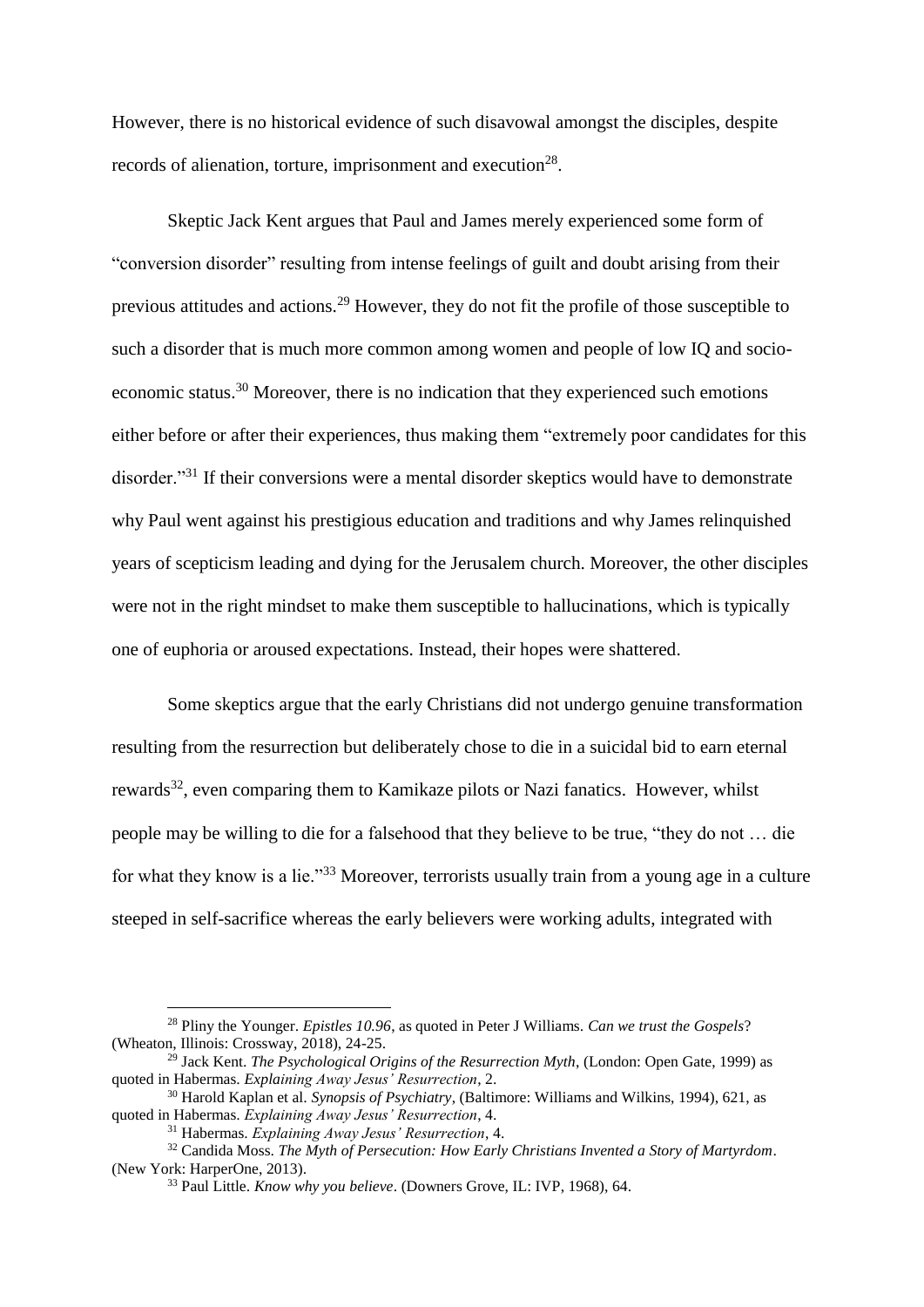society and who followed Jesus openly.<sup>34</sup> Terrorists seek to kill whereas the gospel's spread was both rapid and peaceful; it did not become a violent religious crusade or political attack. The disciples did not die for a person they had heard about second-hand so the notion of "intentional deception by the disciples is  $\ldots$  implausible."<sup>35</sup>

Finally, skeptics argue that resurrection appearances were "legendary accretions" (or, at best, "visions")<sup>36</sup> that are not supported by the majority of "non-canonical sources"<sup>37</sup> and question whether they are supported by any "piece of evidence … that the disciples died for their belief in the resurrection."<sup>38</sup> Lane Craig cautions that undermining the New Testament could call in to question many other contemporaneous events that scholars agree upon, emphasising that "the empty tomb and appearances of Jesus …. are far better attested than many other events in ancient history which are commonly accepted as historical."<sup>39</sup> Moreover, since the disciples proclaimed Christ's resurrection openly within days of the first appearances, if this was a hoax then it is inconceivable that contemporary historians would not have recorded this. Given the intense hostility felt towards Christianity, opponents would have circulated these writings "within the lifetimes of men and women alive at the time of the resurrection ....who could certainly have ... denied the accuracy of such accounts."<sup>40</sup>

#### **Conclusion**

The naturalistic perspective that a supernatural physical resurrection would be impossible because it would violate the laws of nature is what drives the sceptical view that

<sup>34</sup> Quintana, "Jesus Resurrection was NOT a Mass Hallucination".

<sup>35</sup> Craig Keener. *The Historical Jesus of the Gospels*. (Grand Rapids, MI: William B. Eerdmans Publishing Co., 2009), 342.

<sup>36</sup> Parsons, "Why I am not a Christian*"*.

<sup>37</sup> Ibid.

<sup>38</sup> William Lane Craig and Bart Ehrman, "Is There Historical Evidence for the Resurrection of Jesus?", physics.smu.edu, accessed 30 September 2019,

https://www.physics.smu.edu/~pseudo/ScienceReligion/Ehrman-v-Craig.html.

 $39$  Ibid.

<sup>40</sup> Josh McDowell, "Evidence for the Resurrection", Josh.org, accessed 30 September 2019, [https://www.josh.org/wp-content/uploads/Evidence-For-The-Resurrection.pdf.](https://www.josh.org/wp-content/uploads/Evidence-For-The-Resurrection.pdf)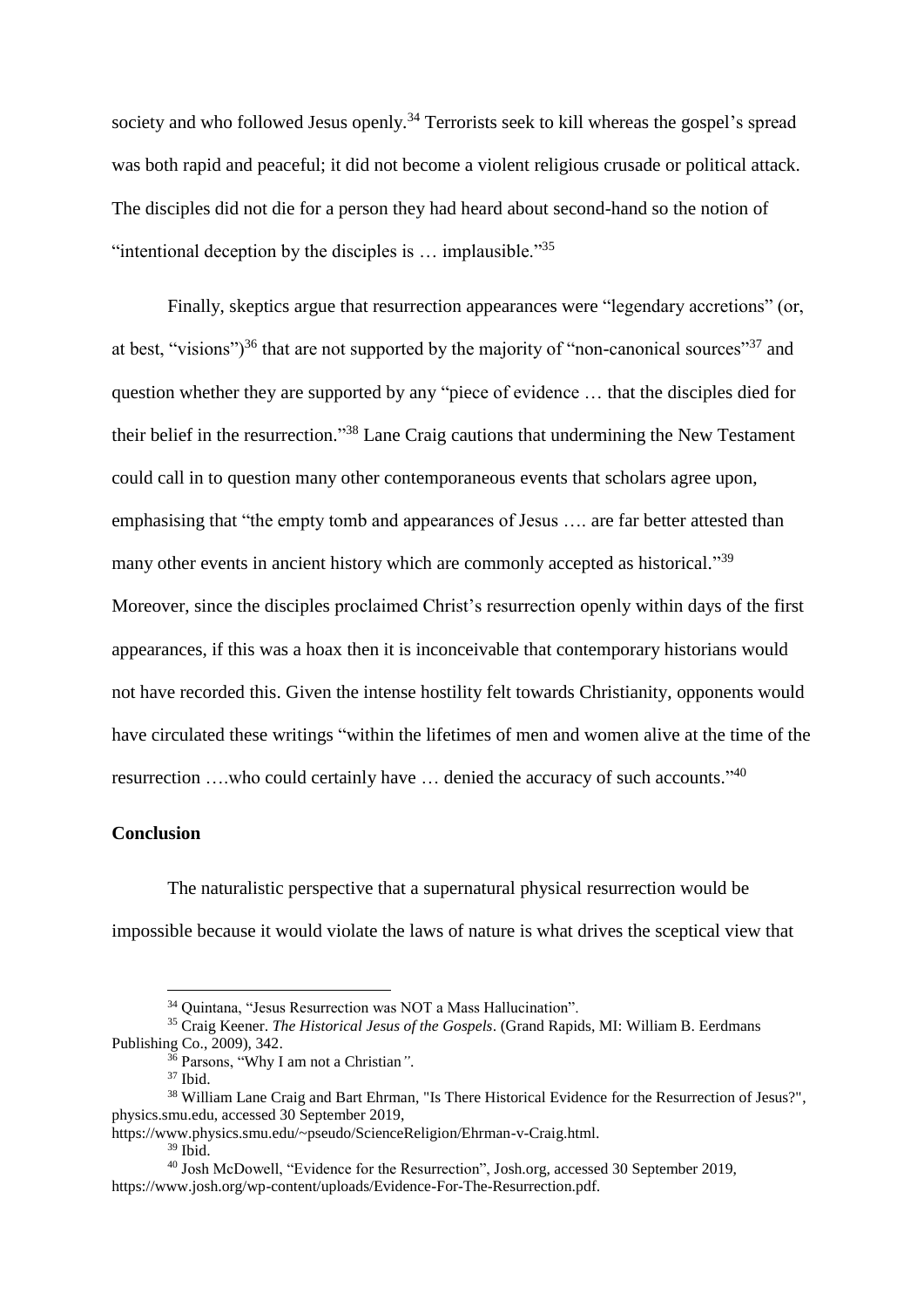the accounts of the resurrection were the result of hallucinations by a small, distant group of largely uneducated people. This worldview also holds that Jesus might not have actually died on the cross but only appeared to die or that his dead body could have been stolen and concealed. The contention that the disciples' hallucinated Christ's resurrection runs counter to the medical evidence that hallucinations are private, subjective experiences that people can recover from and be talked out of and is undermined by the number and diversity of the people who met Christ after he was raised. Moreover, this claim would have been simple to disprove if made public at the time of the events and cannot explain the transformation that took place in the disciples' lives and the personal sacrifice that many made. However, the inadequacies in the hallucination theory to account for Christ's resurrection offer useful insights in to the evaluation needed of the various competing naturalistic explanations. Given that Christianity teaches that it succeeds or fails based on whether the resurrection is true, adherents to the opposing naturalistic worldview should be prepared to admit the same.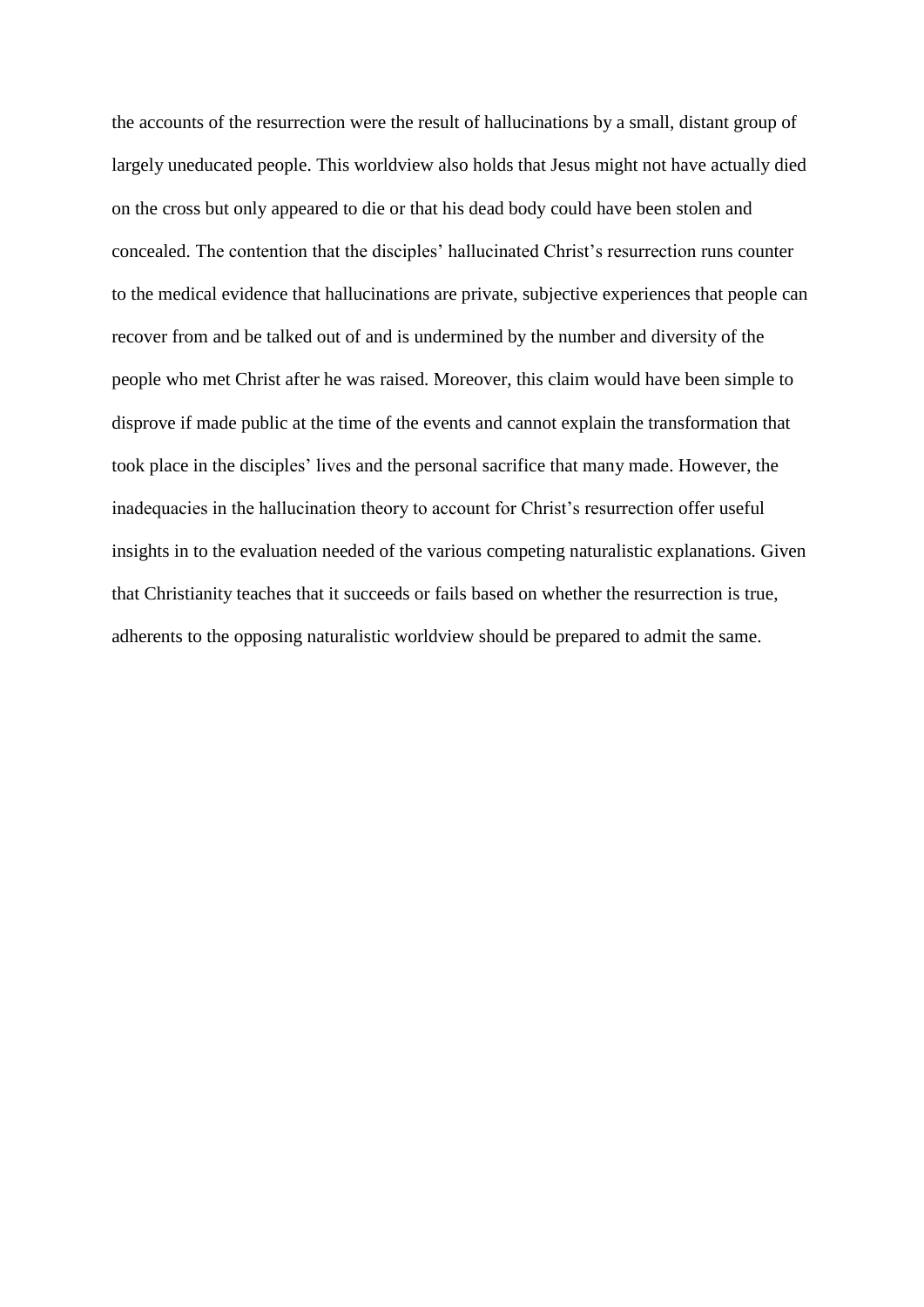## **Bibliography**

- Bell, Sheri*.* "Resurrection of Jesus: Hoax or Truth", Josh.org, accessed 16 September 2019, https://www.josh.org/resurrection-jesus-hoax-truth.
- Crossan, John D. et al. *The Jesus Controversy: Perspectives in Conflict*, Harrisburg, PA: Trinity Press International, 1999.
- Geisler, Norman. *The Big Book of Christian Apologetics: An A to Z Guide*, Grand Rapids, MI: Baker Books, 2012.
- Habermas, Gary R. *Evidence for the Historical Jesus: Is the Jesus of History the Christ of Faith?*, Revised Edition, June 2015, [https://www.garyhabermas.com/books/EvidenceBook/GaryHabermas\\_Evidence-for](https://www.garyhabermas.com/books/EvidenceBook/GaryHabermas_Evidence-for-the-historical-Jesus-Release_1point1.pdf)[the-historical-Jesus-Release\\_1point1.pdf](https://www.garyhabermas.com/books/EvidenceBook/GaryHabermas_Evidence-for-the-historical-Jesus-Release_1point1.pdf)
- Habermas, *Gary R. Explaining away Jesus' Resurrection: Hallucination The Revival of Theories*, Christian Research Journal, Volume 23, Number 4, 2001 issue, Christian Research Institute.
- Habermas, Gary R. *The Historical Jesus: Ancient Evidence for the Life of Christ*, College Press Publishing Company, 1996. Gary Habermas.com, accessed 24 September 2019[.http://www.garyhabermas.com/books/historicaljesus/historicaljesus.htm.](http://www.garyhabermas.com/books/historicaljesus/historicaljesus.htm)

Jones, Clay. *Prepared Defense: Fast Answers to Tough Questions*, v. 2.2, 2014.

- [Kreeft,](mk:@MSITStore:C:/1%20-%20DATA/BIOLA%20MA-CA/CSSR%20510%20MD%20-%20Apologetics%20Research%20and%20Writing/Defense/Defense.chm::/bios.htm#Kreeft) Peter and [Tacelli,](mk:@MSITStore:C:/1%20-%20DATA/BIOLA%20MA-CA/CSSR%20510%20MD%20-%20Apologetics%20Research%20and%20Writing/Defense/Defense.chm::/bios.htm#Tacelli) Ronald. *Handbook of Christian Apologetics*, Downers Grove, IL: InterVarsity, 1994.
- Lane Craig, William. "Visions of Jesus: A Critical Assessment of Gerd Lüdemann's Hallucination Hypothesis", ReasonableFaith.org, accessed 17 September 2019,